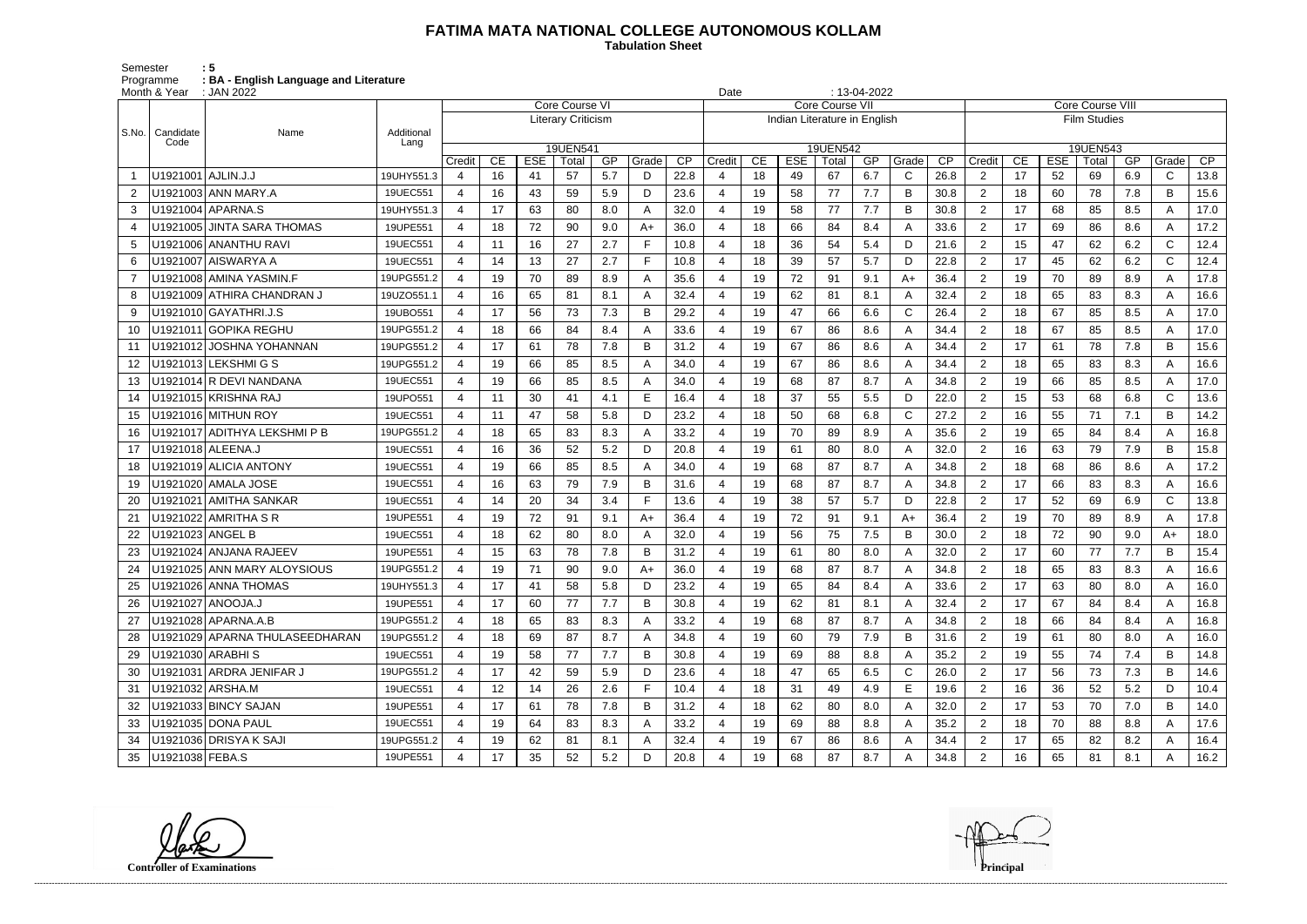|           |                   |                             |                    | <b>Core Course VI</b> |    |              |                           |     |       |      | Core Course VII              |    |            |                   |     |              |      |                | <b>Core Course VIII</b> |            |                   |     |              |      |  |
|-----------|-------------------|-----------------------------|--------------------|-----------------------|----|--------------|---------------------------|-----|-------|------|------------------------------|----|------------|-------------------|-----|--------------|------|----------------|-------------------------|------------|-------------------|-----|--------------|------|--|
|           |                   |                             |                    |                       |    |              | <b>Literary Criticism</b> |     |       |      | Indian Literature in English |    |            |                   |     |              |      |                | <b>Film Studies</b>     |            |                   |     |              |      |  |
| $ $ S.No. | Candidate<br>Code | Name                        | Additional<br>Lang |                       |    |              |                           |     |       |      |                              |    |            |                   |     |              |      |                |                         |            |                   |     |              |      |  |
|           |                   |                             |                    | Credit                | CE | <b>ESE</b>   | 19UEN541<br>Total         | GP  | Grade | CP   | Credit                       | CE | <b>ESE</b> | 19UEN542<br>Total | GP  | Grade        | CP   | Credit         | CE                      | <b>ESE</b> | 19UEN543<br>Total | GP  | Grade        | CP   |  |
| 36        |                   | U1921039 GAYATHRY ANILKUMAR | 19UPG551.2         | $\overline{4}$        | 17 | 61           | 78                        | 7.8 | B     | 31.2 |                              | 18 | 58         | 76                | 7.6 | B            | 30.4 | $\overline{2}$ | 18                      | 56         | 74                | 7.4 | B            | 14.8 |  |
| 37        |                   | U1921040 GOPIKA DILEEP      | 19UBO551           | 4                     | 18 | 67           | 85                        | 8.5 | A     | 34.0 |                              | 19 | 62         | 81                | 8.1 | A            | 32.4 | $\overline{2}$ | 18                      | 57         | 75                | 7.5 | B            | 15.0 |  |
| 38        |                   | U1921041 GOURI.S            | 19UPE551           | 4                     | 15 | 44           | 59                        | 5.9 | D     | 23.6 |                              | 19 | 61         | 80                | 8.0 | A            | 32.0 | $\overline{2}$ | 18                      | 63         | 81                | 8.1 | A            | 16.2 |  |
| 39        |                   | U1921042 JEEVA B G          | 19UBO551           | $\overline{4}$        | 18 | 67           | 85                        | 8.5 |       | 34.0 | $\boldsymbol{\varDelta}$     | 19 | 56         | 75                | 7.5 | B            | 30.0 | 2              | 18                      | 62         | 80                | 8.0 | A            | 16.0 |  |
| 40        |                   | U1921043 JISHA MARY L G     | 19UBO551           | 4                     | 15 | 35           | 50                        | 5.0 | D     | 20.0 |                              | 17 | 44         | 61                | 6.1 | $\mathsf{C}$ | 24.4 | $\overline{2}$ | 17                      | Ab         | 17                | 1.7 | F.           | 3.4  |  |
| 41        |                   | U1921044 LIYA VARGHESE      | 19UPG551.2         | 4                     | 19 | 66           | 85                        | 8.5 |       | 34.0 |                              | 18 | 62         | 80                | 8.0 | A            | 32.0 | 2              | 18                      | 66         | 84                | 8.4 | A            | 16.8 |  |
| 42        |                   | U1921045 NEETHU RAJ         | 19UEC551           | 4                     | 18 | 63           | 81                        | 8.1 |       | 32.4 |                              | 19 | 46         | 65                | 6.5 | $\mathsf C$  | 26.0 | $\overline{2}$ | 18                      | 65         | 83                | 8.3 | A            | 16.6 |  |
| 43        |                   | U1921046 RAJALEKSHMI S      | 19UEC551           | 4                     | 16 | 50           | 66                        | 6.6 | C     | 26.4 |                              | 19 | 65         | 84                | 8.4 | A            | 33.6 | $\overline{2}$ | 16                      | 70         | 86                | 8.6 | A            | 17.2 |  |
| 44        |                   | U1921047 SARA SAKKEER       | 19UPG551.2         | 4                     | 19 | 70           | 89                        | 8.9 | A     | 35.6 |                              | 19 | 70         | 89                | 8.9 | A            | 35.6 | 2              | 19                      | 71         | 90                | 9.0 | $A+$         | 18.0 |  |
| 45        |                   | U1921048 SHAHNA.S           | 19UHY551.3         | 4                     | 18 | 68           | 86                        | 8.6 | А     | 34.4 |                              | 17 | 61         | 78                | 7.8 | B            | 31.2 | $\overline{2}$ | 18                      | 70         | 88                | 8.8 | A            | 17.6 |  |
| 46        |                   | U1921049 SITHARA SEBASTIAN  | 19UZO551.1         | $\overline{4}$        | 19 | 57           | 76                        | 7.6 | B     | 30.4 |                              | 19 | 61         | 80                | 8.0 | A            | 32.0 | 2              | 18                      | 66         | 84                | 8.4 | A            | 16.8 |  |
| 47        | U1921050 SLIBY    |                             | 19UBO551           | 4                     | 18 | 62           | 80                        | 8.0 |       | 32.0 |                              | 19 | 62         | 81                | 8.1 | A            | 32.4 | $\overline{2}$ | 18                      | 65         | 83                | 8.3 | A            | 16.6 |  |
| 48        |                   | U1921051 SNEHA SHARON BAIJU | 19UZO551.1         | 4                     | 19 | 70           | 89                        | 8.9 | A     | 35.6 |                              | 19 | 68         | 87                | 8.7 | A            | 34.8 | 2              | 18                      | 71         | 89                | 8.9 | A            | 17.8 |  |
| 49        |                   | U1921052 SREELEKSHMI M.S    | 19UPE551           | 4                     | 18 | 60           | 78                        | 7.8 | B     | 31.2 |                              | 19 | 47         | 66                | 6.6 | $\mathsf{C}$ | 26.4 | 2              | 18                      | 58         | 76                | 7.6 | B            | 15.2 |  |
| 50        |                   | U1921053 SREELEKSHMI M S    | 19UPE551           | 4                     | 19 | 70           | 89                        | 8.9 |       | 35.6 |                              | 19 | 63         | 82                | 8.2 | A            | 32.8 | $\overline{2}$ | 18                      | 55         | 73                | 7.3 | B            | 14.6 |  |
| 51        |                   | U1921054 SUCHITHRA.B.       | 19UBO551           | 4                     | 18 | 61           | 79                        | 7.9 | B     | 31.6 |                              | 19 | 60         | 79                | 7.9 | B            | 31.6 | 2              | 18                      | 64         | 82                | 8.2 | A            | 16.4 |  |
| 52        |                   | U1921056 VIJITHA JOY BIJU   | 19UEC551           | $\overline{4}$        | 16 | 52           | 68                        | 6.8 | C     | 27.2 |                              | 19 | 57         | 76                | 7.6 | B            | 30.4 | 2              | 17                      | 70         | 87                | 8.7 | A            | 17.4 |  |
| 53        |                   | U1921057 ADARSH S           | 19UEC551           | $\overline{4}$        | 11 | 5            | 16                        | 1.6 | F     | 6.4  |                              | 17 | $\Omega$   | 17                | 1.7 | F            | 6.8  | $\overline{2}$ | 15                      | 28         | 43                | 4.3 | E            | 8.6  |  |
| 54        |                   | U1921058 ADITHYAN.V.S       | 19UEC551           | 4                     | 11 | 17           | 28                        | 2.8 |       | 11.2 |                              | 17 | 40         | 57                | 5.7 | D            | 22.8 | 2              | 15                      | 42         | 57                | 5.7 | D            | 11.4 |  |
| 55        |                   | U1921060 ALLYN GRACIOUS     | 19UZO551.1         | $\overline{4}$        | 17 | 67           | 84                        | 8.4 | A     | 33.6 |                              | 19 | 63         | 82                | 8.2 | A            | 32.8 | 2              | 17                      | 65         | 82                | 8.2 | A            | 16.4 |  |
| 56        | U1921062 ARJUN J  |                             | 19UBO551           | 4                     | 11 | $\mathbf{1}$ | 12                        | 1.2 | F     | 4.8  |                              | 16 | 38         | 54                | 5.4 | D            | 21.6 | $\overline{2}$ | 15                      | 20         | 35                | 3.5 | F.           | 7.0  |  |
| 57        |                   | U1921063 ASHLIN NIXON       | 19UEC551           | 4                     | 11 | 43           | 54                        | 5.4 | D     | 21.6 |                              | 16 | 40         | 56                | 5.6 | D            | 22.4 | 2              | 16                      | 53         | 69                | 6.9 | C            | 13.8 |  |
| 58        |                   | U1921064 RYAN SANIL         | 19UEC551           | 4                     | 16 | 60           | 76                        | 7.6 | B     | 30.4 |                              | 19 | 60         | 79                | 7.9 | B            | 31.6 | 2              | 18                      | 64         | 82                | 8.2 | A            | 16.4 |  |
| 59        |                   | U1921065 VIJAY SANKAR S     | 19UML551.1         | 4                     | 11 | 5            | 16                        | 1.6 |       | 6.4  |                              | 16 | 20         | 36                | 3.6 | E            | 14.4 | $\overline{2}$ | 15                      | 51         | 66                | 6.6 | $\mathsf{C}$ | 13.2 |  |
| 60        |                   | U1921066 VISHNU K S         | 19UEC551           | 4                     | 17 | 57           | 74                        | 7.4 | B     | 29.6 |                              | 19 | 60         | 79                | 7.9 | <sub>B</sub> | 31.6 | $\overline{2}$ | 18                      | 60         | 78                | 7.8 | B            | 15.6 |  |

**Controller of Examinations Principal**

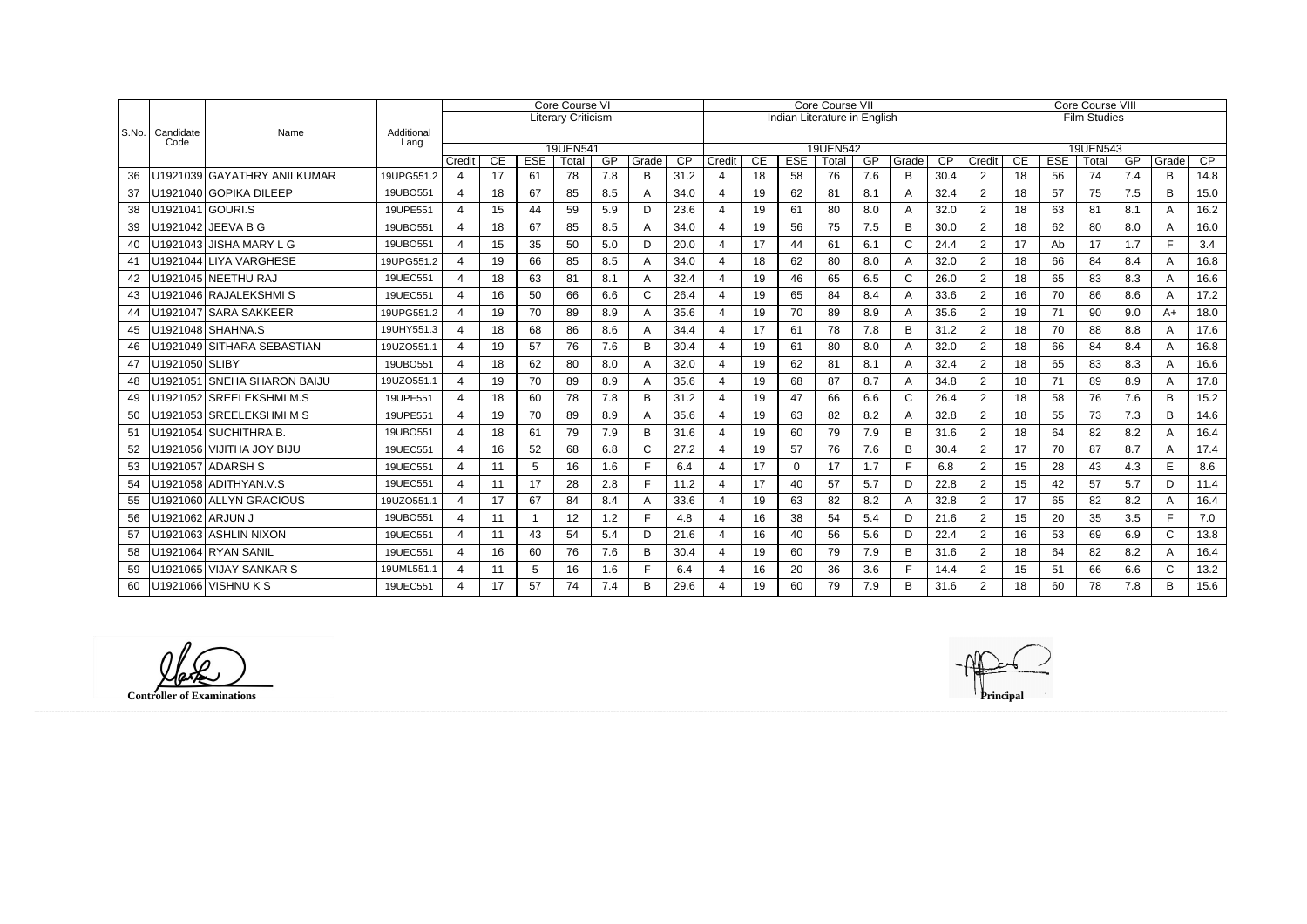|       |                    |                                |                    | <b>Core Course IX</b> |    |                |                                  |         |              |                                      | <b>Core Course X</b> |    |            |                   |     |              |      |  |
|-------|--------------------|--------------------------------|--------------------|-----------------------|----|----------------|----------------------------------|---------|--------------|--------------------------------------|----------------------|----|------------|-------------------|-----|--------------|------|--|
|       |                    |                                |                    |                       |    |                | <b>Linguistics and Phonetics</b> |         |              | Post Colonial Literatures in English |                      |    |            |                   |     |              |      |  |
| S.No. | Candidate<br>Code  | Name                           | Additional<br>Lang |                       |    |                |                                  |         |              |                                      |                      |    |            |                   |     |              |      |  |
|       |                    |                                |                    | Credit                | CE | <b>ESE</b>     | 19UEN544<br>Total                | GP      | Grade        | $\overline{CP}$                      | Credit               | CE | <b>ESE</b> | 19UEN545<br>Total | GP  | Grade        | CP   |  |
|       | U1921001 AJLIN.J.J |                                | 19UHY551.3         | 4                     | 17 | 33             | 50                               | 5.0     | D            | 20.0                                 | 4                    | 15 | 47         | 62                | 6.2 | $\mathsf{C}$ | 24.8 |  |
| 2     |                    | U1921003 ANN MARY.A            | 19UEC551           | 4                     | 15 | 51             | 66                               | 6.6     | $\mathsf{C}$ | 26.4                                 | 4                    | 14 | 43         | 57                | 5.7 | D            | 22.8 |  |
| 3     |                    | U1921004 APARNA.S              | 19UHY551.3         | 4                     | 15 | 38             | 53                               | 5.3     | D            | 21.2                                 | 4                    | 15 | 60         | 75                | 7.5 | B            | 30.0 |  |
| 4     |                    | U1921005 JINTA SARA THOMAS     | 19UPE551           | 4                     | 16 | 71             | 87                               | 8.7     | Α            | 34.8                                 | 4                    | 17 | 68         | 85                | 8.5 | Α            | 34.0 |  |
| 5     |                    | U1921006 ANANTHU RAVI          | 19UEC551           | 4                     | 10 | $\overline{7}$ | 17                               | 1.7     | F            | 6.8                                  | 4                    | 12 | 29         | 41                | 4.1 | E            | 16.4 |  |
| 6     |                    | U1921007 AISWARYA A            | 19UEC551           | 4                     | 13 | 9              | 22                               | 2.2     | F            | 8.8                                  | 4                    | 16 | 45         | 61                | 6.1 | C            | 24.4 |  |
| 7     |                    | U1921008 AMINA YASMIN.F        | 19UPG551.2         | 4                     | 19 | 72             | 91                               | 9.1     | $A+$         | 36.4                                 | 4                    | 19 | 66         | 85                | 8.5 | A            | 34.0 |  |
| 8     |                    | U1921009 ATHIRA CHANDRAN J     | 19UZO551.1         | 4                     | 17 | 64             | 81                               | 8.1     | Α            | 32.4                                 | 4                    | 18 | 62         | 80                | 8.0 | A            | 32.0 |  |
| 9     |                    | U1921010 GAYATHRI.J.S          | 19UBO551           | 4                     | 18 | 56             | 74                               | 7.4     | B            | 29.6                                 | 4                    | 18 | 50         | 68                | 6.8 | $\mathsf{C}$ | 27.2 |  |
| 10    |                    | U1921011 GOPIKA REGHU          | 19UPG551.2         | 4                     | 18 | 55             | 73                               | 7.3     | B            | 29.2                                 | 4                    | 18 | 64         | 82                | 8.2 | Α            | 32.8 |  |
| 11    |                    | U1921012 JOSHNA YOHANNAN       | 19UPG551.2         | 4                     | 17 | 60             | 77                               | 7.7     | B            | 30.8                                 | 4                    | 18 | 72         | 90                | 9.0 | $A+$         | 36.0 |  |
| 12    |                    | U1921013 LEKSHMIGS             | 19UPG551.2         | 4                     | 15 | 61             | 76                               | 7.6     | B            | 30.4                                 | 4                    | 18 | 71         | 89                | 8.9 | A            | 35.6 |  |
| 13    |                    | U1921014 R DEVI NANDANA        | 19UEC551           | 4                     | 19 | 70             | 89                               | 8.9     | Α            | 35.6                                 | 4                    | 19 | 71         | 90                | 9.0 | $A+$         | 36.0 |  |
| 14    |                    | U1921015 KRISHNA RAJ           | 19UPO551           | 4                     | 12 | 19             | 31                               | 3.1     | F            | 12.4                                 | 4                    | 12 | 50         | 62                | 6.2 | C            | 24.8 |  |
| 15    |                    | U1921016 MITHUN ROY            | 19UEC551           | 4                     | 12 | 28             | 40                               | 4.0     | E            | 16.0                                 | 4                    | 13 | 53         | 66                | 6.6 | C            | 26.4 |  |
| 16    |                    | U1921017 ADITHYA LEKSHMI P B   | 19UPG551.2         | 4                     | 19 | 70             | 89                               | 8.9     | A            | 35.6                                 | 4                    | 19 | 70         | 89                | 8.9 | Α            | 35.6 |  |
| 17    |                    | U1921018 ALEENA.J              | 19UEC551           | 4                     | 14 | 28             | 42                               | 4.2     | Е            | 16.8                                 | 4                    | 16 | 56         | 72                | 7.2 | B            | 28.8 |  |
| 18    |                    | U1921019 ALICIA ANTONY         | 19UEC551           | 4                     | 19 | 72             | 91                               | 9.1     | $A+$         | 36.4                                 | 4                    | 17 | 71         | 88                | 8.8 | Α            | 35.2 |  |
| 19    |                    | U1921020 AMALA JOSE            | 19UEC551           | 4                     | 15 | 62             | 77                               | 7.7     | B            | 30.8                                 | 4                    | 19 | 70         | 89                | 8.9 | Α            | 35.6 |  |
| 20    |                    | U1921021 AMITHA SANKAR         | 19UEC551           | 4                     | 12 | 29             | 41                               | 4.1     | E            | 16.4                                 | 4                    | 14 | 28         | 42                | 4.2 | E            | 16.8 |  |
| 21    |                    | U1921022 AMRITHA S R           | 19UPE551           | 4                     | 19 | 70             | 89                               | 8.9     | A            | 35.6                                 | 4                    | 19 | 73         | 92                | 9.2 | $A+$         | 36.8 |  |
| 22    | U1921023 ANGEL B   |                                | 19UEC551           | 4                     | 16 | 67             | 83                               | 8.3     | A            | 33.2                                 | 4                    | 19 | 67         | 86                | 8.6 | Α            | 34.4 |  |
| 23    |                    | U1921024 ANJANA RAJEEV         | 19UPE551           | 4                     | 15 | 51             | 66                               | 6.6     | $\mathsf{C}$ | 26.4                                 | 4                    | 15 | 60         | 75                | 7.5 | B            | 30.0 |  |
| 24    |                    | U1921025 ANN MARY ALOYSIOUS    | 19UPG551.2         | 4                     | 18 | 70             | 88                               | 8.8     | Α            | 35.2                                 | 4                    | 18 | 72         | 90                | 9.0 | $A+$         | 36.0 |  |
| 25    |                    | U1921026 ANNA THOMAS           | 19UHY551.3         | 4                     | 14 | 50             | 64                               | $6.4\,$ | C            | 25.6                                 | 4                    | 16 | 60         | 76                | 7.6 | <sub>R</sub> | 30.4 |  |
| 26    |                    | U1921027 ANOOJA.J              | 19UPE551           | 4                     | 17 | 65             | 82                               | 8.2     | A            | 32.8                                 | 4                    | 17 | 56         | 73                | 7.3 | В            | 29.2 |  |
| 27    |                    | U1921028 APARNA.A.B            | 19UPG551.2         | 4                     | 17 | 58             | 75                               | 7.5     | B            | 30.0                                 | 4                    | 18 | 61         | 79                | 7.9 | B            | 31.6 |  |
| 28    |                    | U1921029 APARNA THULASEEDHARAN | 19UPG551.2         | 4                     | 18 | 55             | 73                               | 7.3     | B            | 29.2                                 | 4                    | 19 | 55         | 74                | 7.4 | В            | 29.6 |  |
| 29    |                    | U1921030 ARABHIS               | 19UEC551           | 4                     | 18 | 60             | 78                               | 7.8     | B            | 31.2                                 | 4                    | 19 | 71         | 90                | 9.0 | A+           | 36.0 |  |
| 30    |                    | U1921031 ARDRA JENIFAR J       | 19UPG551.2         | 4                     | 16 | 34             | 50                               | 5.0     | D            | 20.0                                 | 4                    | 16 | 59         | 75                | 7.5 | B            | 30.0 |  |
| 31    |                    | U1921032 ARSHA.M               | 19UEC551           | 4                     | 12 | 17             | 29                               | 2.9     | F            | 11.6                                 | 4                    | 13 | 37         | 50                | 5.0 | D            | 20.0 |  |
| 32    |                    | U1921033 BINCY SAJAN           | 19UPE551           | 4                     | 12 | 48             | 60                               | 6.0     | $\mathsf{C}$ | 24.0                                 | 4                    | 14 | 40         | 54                | 5.4 | D            | 21.6 |  |
| 33    |                    | U1921035 DONA PAUL             | 19UEC551           | 4                     | 18 | 63             | 81                               | 8.1     | A            | 32.4                                 | 4                    | 18 | 71         | 89                | 8.9 | A            | 35.6 |  |
| 34    |                    | U1921036 DRISYA K SAJI         | 19UPG551.2         | 4                     | 18 | 68             | 86                               | 8.6     | A            | 34.4                                 | 4                    | 18 | 65         | 83                | 8.3 | Α            | 33.2 |  |
| 35    | U1921038 FEBA.S    |                                | 19UPE551           | 4                     | 17 | 49             | 66                               | 6.6     | $\mathsf C$  | 26.4                                 | 4                    | 16 | 60         | 76                | 7.6 | В            | 30.4 |  |

**Controller of Examinations**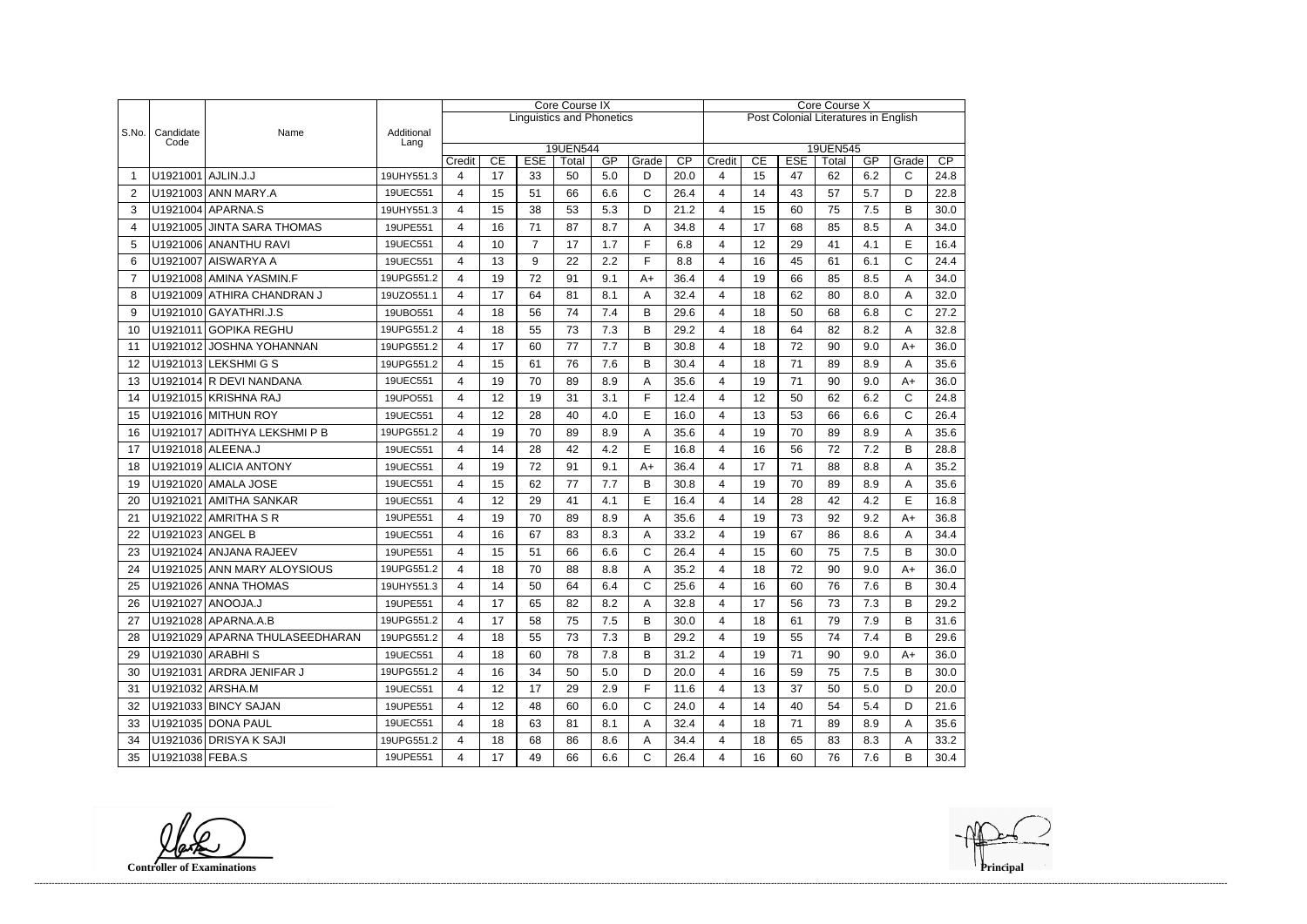|       |                   |                             |                    |                |    | <b>Core Course IX</b> |                                  |     | <b>Core Course X</b> |                 |                                      |    |                |       |     |              |      |  |  |
|-------|-------------------|-----------------------------|--------------------|----------------|----|-----------------------|----------------------------------|-----|----------------------|-----------------|--------------------------------------|----|----------------|-------|-----|--------------|------|--|--|
|       |                   |                             |                    |                |    |                       | <b>Linguistics and Phonetics</b> |     |                      |                 | Post Colonial Literatures in English |    |                |       |     |              |      |  |  |
| S.No. | Candidate<br>Code | Name                        | Additional<br>Lang |                |    |                       |                                  |     |                      |                 | 19UEN545                             |    |                |       |     |              |      |  |  |
|       |                   |                             |                    | Credit         | CE | <b>ESE</b>            | 19UEN544<br>Total                | GP  | Grade                | $\overline{CP}$ | Credit                               | CE | <b>ESE</b>     | Total | GP  | Grade        | CP   |  |  |
| 36    |                   | U1921039 GAYATHRY ANILKUMAR | 19UPG551.2         | 4              | 18 | 57                    | 75                               | 7.5 | B                    | 30.0            | 4                                    | 17 | 60             | 77    | 7.7 | В            | 30.8 |  |  |
| 37    |                   | U1921040 GOPIKA DILEEP      | 19UBO551           | 4              | 18 | 62                    | 80                               | 8.0 | A                    | 32.0            | 4                                    | 16 | 63             | 79    | 7.9 | B            | 31.6 |  |  |
| 38    | U1921041 GOURI.S  |                             | 19UPE551           | $\overline{4}$ | 15 | 45                    | 60                               | 6.0 | $\mathsf{C}$         | 24.0            | $\overline{\mathbf{4}}$              | 15 | 58             | 73    | 7.3 | B            | 29.2 |  |  |
| 39    | U1921042          | JEEVA B G                   | 19UBO551           | 4              | 18 | 65                    | 83                               | 8.3 | A                    | 33.2            | 4                                    | 18 | 68             | 86    | 8.6 | A            | 34.4 |  |  |
| 40    |                   | U1921043 JISHA MARY L G     | 19UBO551           | 4              | 15 | 41                    | 56                               | 5.6 | D                    | 22.4            | $\overline{\mathbf{4}}$              | 15 | 46             | 61    | 6.1 | C            | 24.4 |  |  |
| 41    |                   | U1921044 LIYA VARGHESE      | 19UPG551.2         | $\overline{4}$ | 18 | 64                    | 82                               | 8.2 | A                    | 32.8            | $\overline{\mathbf{4}}$              | 18 | 71             | 89    | 8.9 | Α            | 35.6 |  |  |
| 42    |                   | U1921045 NEETHU RAJ         | 19UEC551           | 4              | 17 | 50                    | 67                               | 6.7 | C                    | 26.8            | 4                                    | 17 | 59             | 76    | 7.6 | B            | 30.4 |  |  |
| 43    |                   | U1921046 RAJALEKSHMIS       | 19UEC551           | $\overline{4}$ | 17 | 50                    | 67                               | 6.7 | $\mathsf C$          | 26.8            | 4                                    | 17 | 61             | 78    | 7.8 | B            | 31.2 |  |  |
| 44    |                   | U1921047 SARA SAKKEER       | 19UPG551.2         | 4              | 19 | 73                    | 92                               | 9.2 | $A+$                 | 36.8            | 4                                    | 19 | 66             | 85    | 8.5 | Α            | 34.0 |  |  |
| 45    |                   | U1921048 SHAHNA.S           | 19UHY551.3         | 4              | 19 | 66                    | 85                               | 8.5 | Α                    | 34.0            | 4                                    | 19 | 71             | 90    | 9.0 | $A+$         | 36.0 |  |  |
| 46    |                   | U1921049 SITHARA SEBASTIAN  | 19UZO551.1         | $\overline{4}$ | 17 | 64                    | 81                               | 8.1 | Α                    | 32.4            | $\overline{4}$                       | 17 | 69             | 86    | 8.6 | Α            | 34.4 |  |  |
| 47    | U1921050 SLIBY    |                             | 19UBO551           | 4              | 18 | 62                    | 80                               | 8.0 | A                    | 32.0            | 4                                    | 16 | 69             | 85    | 8.5 | Α            | 34.0 |  |  |
| 48    |                   | U1921051 SNEHA SHARON BAIJU | 19UZO551.1         | 4              | 19 | 67                    | 86                               | 8.6 | Α                    | 34.4            | $\overline{4}$                       | 19 | 70             | 89    | 8.9 | Α            | 35.6 |  |  |
| 49    |                   | U1921052 SREELEKSHMI M.S    | 19UPE551           | $\overline{4}$ | 18 | 53                    | 71                               | 7.1 | B                    | 28.4            | $\overline{4}$                       | 17 | 61             | 78    | 7.8 | B            | 31.2 |  |  |
| 50    |                   | U1921053 SREELEKSHMIMS      | 19UPE551           | 4              | 18 | 53                    | 71                               | 7.1 | B                    | 28.4            | $\overline{4}$                       | 19 | 63             | 82    | 8.2 | Α            | 32.8 |  |  |
| 51    |                   | U1921054 SUCHITHRA.B.       | 19UBO551           | 4              | 17 | 47                    | 64                               | 6.4 | C                    | 25.6            | 4                                    | 18 | 63             | 81    | 8.1 | Α            | 32.4 |  |  |
| 52    |                   | U1921056 VIJITHA JOY BIJU   | 19UEC551           | $\overline{4}$ | 17 | 46                    | 63                               | 6.3 | C                    | 25.2            | 4                                    | 18 | 61             | 79    | 7.9 | B            | 31.6 |  |  |
| 53    |                   | U1921057 ADARSH S           | 19UEC551           | $\overline{4}$ | 12 | 6                     | 18                               | 1.8 | F                    | 7.2             | $\overline{4}$                       | 11 | $\overline{2}$ | 13    | 1.3 | F            | 5.2  |  |  |
| 54    |                   | U1921058 ADITHYAN.V.S       | 19UEC551           | 4              | 11 | $\overline{7}$        | 18                               | 1.8 | F                    | 7.2             | 4                                    | 12 | 45             | 57    | 5.7 | D            | 22.8 |  |  |
| 55    |                   | U1921060 ALLYN GRACIOUS     | 19UZO551.1         | 4              | 17 | 60                    | 77                               | 7.7 | B                    | 30.8            | 4                                    | 18 | 66             | 84    | 8.4 | A            | 33.6 |  |  |
| 56    | U1921062 ARJUN J  |                             | 19UBO551           | $\overline{4}$ | 10 | 30                    | 40                               | 4.0 | E                    | 16.0            | $\overline{4}$                       | 11 | 50             | 61    | 6.1 | $\mathsf{C}$ | 24.4 |  |  |
| 57    |                   | U1921063 ASHLIN NIXON       | 19UEC551           | 4              | 11 | 4                     | 15                               | 1.5 | F                    | 6.0             | 4                                    | 11 | 39             | 50    | 5.0 | D            | 20.0 |  |  |
| 58    |                   | U1921064 RYAN SANIL         | 19UEC551           | 4              | 16 | 49                    | 65                               | 6.5 | C                    | 26.0            | 4                                    | 18 | 63             | 81    | 8.1 | A            | 32.4 |  |  |
| 59    |                   | U1921065 VIJAY SANKAR S     | 19UML551.1         | 4              | 10 | 11                    | 21                               | 2.1 | F                    | 8.4             | 4                                    | 12 | 28             | 40    | 4.0 | E            | 16.0 |  |  |
| 60    |                   | U1921066 VISHNU K S         | 19UEC551           | $\overline{4}$ | 16 | 56                    | 72                               | 7.2 | B                    | 28.8            | 4                                    | 18 | 62             | 80    | 8.0 | A            | 32.0 |  |  |

**Controller of Examinations Principal**

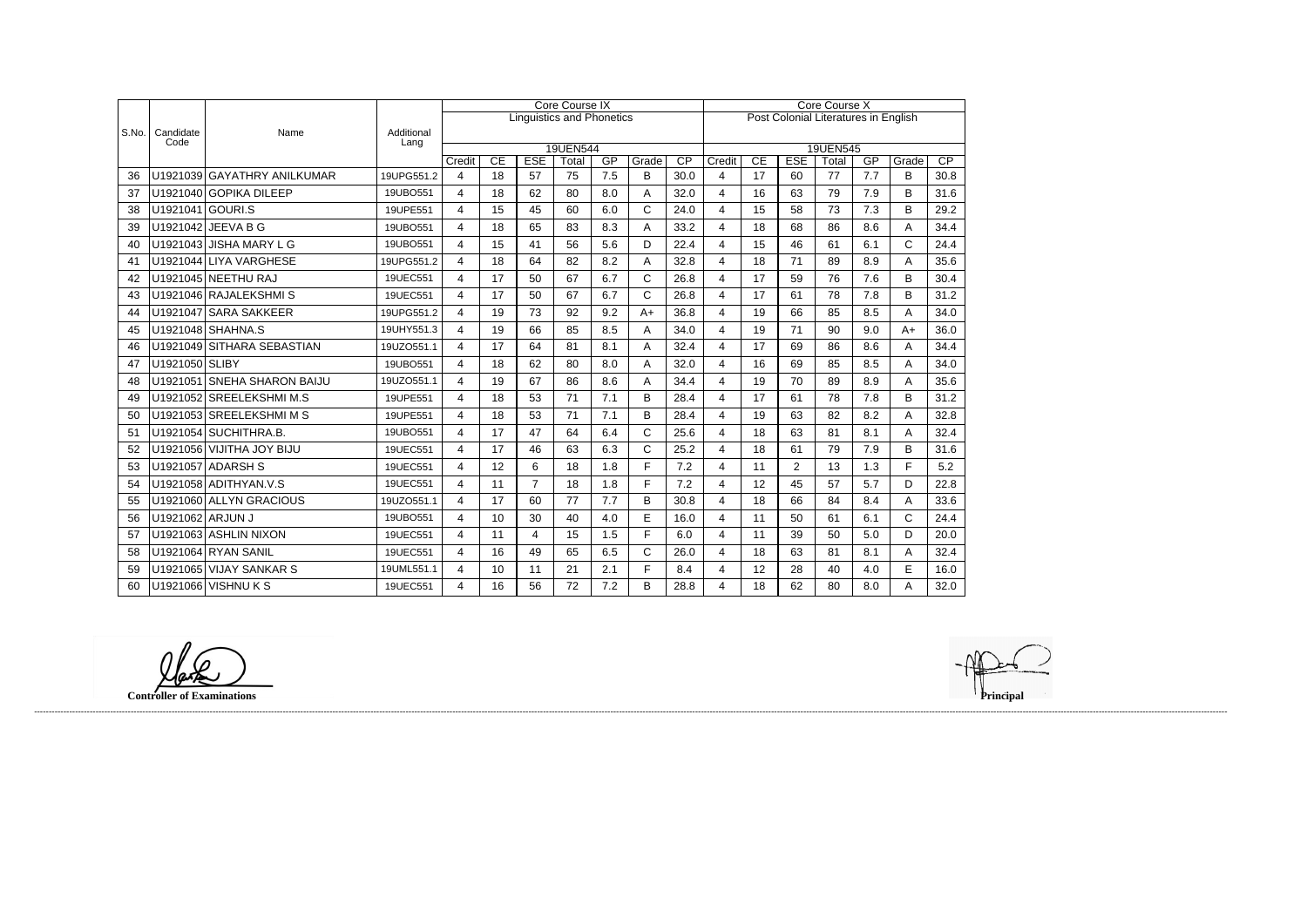|                 |                        |                                |                    | Open Course    |    |            |       |     |              |                 |                |                |              |               |  |
|-----------------|------------------------|--------------------------------|--------------------|----------------|----|------------|-------|-----|--------------|-----------------|----------------|----------------|--------------|---------------|--|
|                 |                        |                                |                    |                |    |            |       |     |              |                 |                |                |              |               |  |
| S.No.           | Candidate<br>Code      | Name                           | Additional<br>Lang |                |    |            |       |     |              |                 | Total          | <b>SCPA</b>    | Grade        | Result        |  |
|                 |                        |                                |                    | Credit         | CE | <b>ESE</b> | Total | GP  | Grade        | $\overline{CP}$ |                |                |              |               |  |
| -1              | U1921001               | AJLIN.J.J                      | 19UHY551.3         | $\overline{2}$ | 19 | 46         | 65    | 6.5 | C            | 13.0            | 121.2          | 6.06           | С            | PASSED        |  |
| 2               |                        | U1921003 ANN MARY.A            | 19UEC551           | $\overline{2}$ | 20 | 46         | 66    | 6.6 | C            | 13.2            | 132.4          | 6.62           | $\mathsf{C}$ | PASSED        |  |
| 3               |                        | U1921004 APARNA.S              | 19UHY551.3         | $\overline{2}$ | 19 | 46         | 65    | 6.5 | C            | 13.0            | 144.0          | 7.20           | B            | <b>PASSED</b> |  |
| 4               |                        | U1921005 JINTA SARA THOMAS     | 19UPE551           | $\overline{2}$ | 17 | 63         | 80    | 8.0 | Α            | 16.0            | 171.6          | 8.58           | A            | PASSED        |  |
| 5               |                        | U1921006 ANANTHU RAVI          | 19UEC551           | $\overline{2}$ | 18 | 38         | 56    | 5.6 | D            | 11.2            | $\sim$         | $\blacksquare$ | F            | <b>FAILED</b> |  |
| 6               |                        | U1921007 AISWARYA A            | 19UEC551           | $\overline{2}$ | 20 | 22         | 42    | 4.2 | F            | 8.4             |                |                | F            | <b>FAILED</b> |  |
| $\overline{7}$  |                        | U1921008 AMINA YASMIN.F        | 19UPG551.2         | $\overline{2}$ | 20 | 74         | 94    | 9.4 | A+           | 18.8            | 179.0          | 8.95           | A            | PASSED        |  |
| 8               |                        | U1921009 ATHIRA CHANDRAN J     | 19UZO551.1         | $\overline{2}$ | 19 | 69         | 88    | 8.8 | A            | 17.6            | 163.4          | 8.17           | Α            | <b>PASSED</b> |  |
| 9               |                        | U1921010 GAYATHRI.J.S          | 19UBO551           | $\overline{2}$ | 18 | 69         | 87    | 8.7 | Α            | 17.4            | 146.8          | 7.34           | B            | PASSED        |  |
| 10              | U1921011               | <b>GOPIKA REGHU</b>            | 19UPG551.2         | $\overline{2}$ | 19 | 64         | 83    | 8.3 | A            | 16.6            | 163.6          | 8.18           | A            | PASSED        |  |
| 11              | U1921012               | JOSHNA YOHANNAN                | 19UPG551.2         | 2              | 18 | 64         | 82    | 8.2 | Α            | 16.4            | 164.4          | 8.22           | A            | PASSED        |  |
| 12              |                        | U1921013 LEKSHMIGS             | 19UPG551.2         | $\overline{2}$ | 18 | 67         | 85    | 8.5 | Α            | 17.0            | 168.0          | 8.40           | A            | PASSED        |  |
| 13              |                        | U1921014 R DEVI NANDANA        | 19UEC551           | $\overline{2}$ | 20 | 71         | 91    | 9.1 | A+           | 18.2            | 175.6          | 8.78           | A            | <b>PASSED</b> |  |
| 14              |                        | U1921015 KRISHNA RAJ           | 19UPO551           | $\overline{2}$ | 18 | 29         | 47    | 4.7 | E            | 9.4             | $\blacksquare$ | $\overline{a}$ | F            | <b>FAILED</b> |  |
| 15              |                        | U1921016 MITHUN ROY            | 19UEC551           | $\overline{2}$ | 18 | 50         | 68    | 6.8 | C            | 13.6            | 120.6          | 6.03           | C            | PASSED        |  |
| 16              |                        | U1921017 ADITHYA LEKSHMI P B   | 19UPG551.2         | $\overline{2}$ | 20 | 71         | 91    | 9.1 | $A+$         | 18.2            | 175.0          | 8.75           | A            | PASSED        |  |
| 17              |                        | U1921018 ALEENA.J              | 19UEC551           | $\overline{2}$ | 20 | 60         | 80    | 8.0 | Α            | 16.0            | 130.2          | 6.51           | $\mathsf{C}$ | PASSED        |  |
| 18              |                        | U1921019 ALICIA ANTONY         | 19UEC551           | 2              | 20 | 74         | 94    | 9.4 | A+           | 18.8            | 176.4          | 8.82           | Α            | <b>PASSED</b> |  |
| 19              |                        | U1921020 AMALA JOSE            | 19UEC551           | $\overline{2}$ | 20 | 65         | 85    | 8.5 | A            | 17.0            | 166.4          | 8.32           | A            | PASSED        |  |
| 20              | U1921021               | <b>AMITHA SANKAR</b>           | 19UEC551           | $\overline{2}$ | 20 | 55         | 75    | 7.5 | В            | 15.0            | $\blacksquare$ | $\blacksquare$ | F            | <b>FAILED</b> |  |
| 21              |                        | U1921022 AMRITHA S R           | 19UPE551           | 2              | 19 | 71         | 90    | 9.0 | $A+$         | 18.0            | 181.0          | 9.05           | $A+$         | PASSED        |  |
| 22              | U1921023 ANGEL B       |                                | 19UEC551           | $\overline{2}$ | 20 | 71         | 91    | 9.1 | A+           | 18.2            | 165.8          | 8.29           | A            | PASSED        |  |
| 23              |                        | U1921024 ANJANA RAJEEV         | 19UPE551           | $\overline{2}$ | 16 | 53         | 69    | 6.9 | C            | 13.8            | 148.8          | 7.44           | B            | <b>PASSED</b> |  |
| 24              |                        | U1921025 ANN MARY ALOYSIOUS    | 19UPG551.2         | $\overline{2}$ | 17 | 67         | 84    | 8.4 | Α            | 16.8            | 175.4          | 8.77           | Α            | PASSED        |  |
| 25              |                        | U1921026 ANNA THOMAS           | 19UHY551.3         | $\overline{2}$ | 18 | 57         | 75    | 7.5 | В            | 15.0            | 143.8          | 7.19           | B            | PASSED        |  |
| 26              |                        | U1921027   ANOOJA.J            | 19UPE551           | $\overline{2}$ | 17 | 38         | 55    | 5.5 | D            | 11.0            | 153.0          | 7.65           | B            | <b>PASSED</b> |  |
| 27              |                        | U1921028 APARNA.A.B            | 19UPG551.2         | $\overline{2}$ | 20 | 69         | 89    | 8.9 | A            | 17.8            | 164.2          | 8.21           | A            | PASSED        |  |
| 28              |                        | U1921029 APARNA THULASEEDHARAN | 19UPG551.2         | $\mathbf{2}$   | 20 | 68         | 88    | 8.8 | A            | 17.6            | 158.8          | 7.94           | B            | PASSED        |  |
| 29              |                        | U1921030   ARABHI S            | 19UEC551           | $\overline{2}$ | 20 | 70         | 90    | 9.0 | $A+$         | 18.0            | 166.0          | 8.30           | Α            | <b>PASSED</b> |  |
| 30              |                        | U1921031 ARDRA JENIFAR J       | 19UPG551.2         | $\overline{2}$ | 18 | 53         | 71    | 7.1 | B            | 14.2            | 128.4          | 6.42           | C            | PASSED        |  |
| 31              | U1921032 ARSHA.M       |                                | 19UEC551           | $\overline{2}$ | 20 | 43         | 63    | 6.3 | C            | 12.6            | $\sim$         | $\sim$         | F            | <b>FAILED</b> |  |
| 32 <sup>2</sup> |                        | U1921033 BINCY SAJAN           | 19UPE551           | $\overline{2}$ | 13 | 58         | 71    | 7.1 | B            | 14.2            | 137.0          | 6.85           | $\mathsf{C}$ | PASSED        |  |
| 33              |                        | U1921035 DONA PAUL             | 19UEC551           | $\overline{2}$ | 20 | 74         | 94    | 9.4 | A+           | 18.8            | 172.8          | 8.64           | A            | <b>PASSED</b> |  |
| 34              |                        | U1921036 DRISYA K SAJI         | 19UPG551.2         | $\overline{2}$ | 20 | 68         | 88    | 8.8 | A            | 17.6            | 168.4          | 8.42           | $\mathsf{A}$ | <b>PASSED</b> |  |
|                 | 35   U1921038   FEBA.S |                                | 19UPE551           | $2^{\circ}$    | 16 | 53         | 69    | 6.9 | $\mathsf{C}$ | 13.8            | 142.4          | 7.12           | B            | <b>PASSED</b> |  |

**Controller of Examinations**